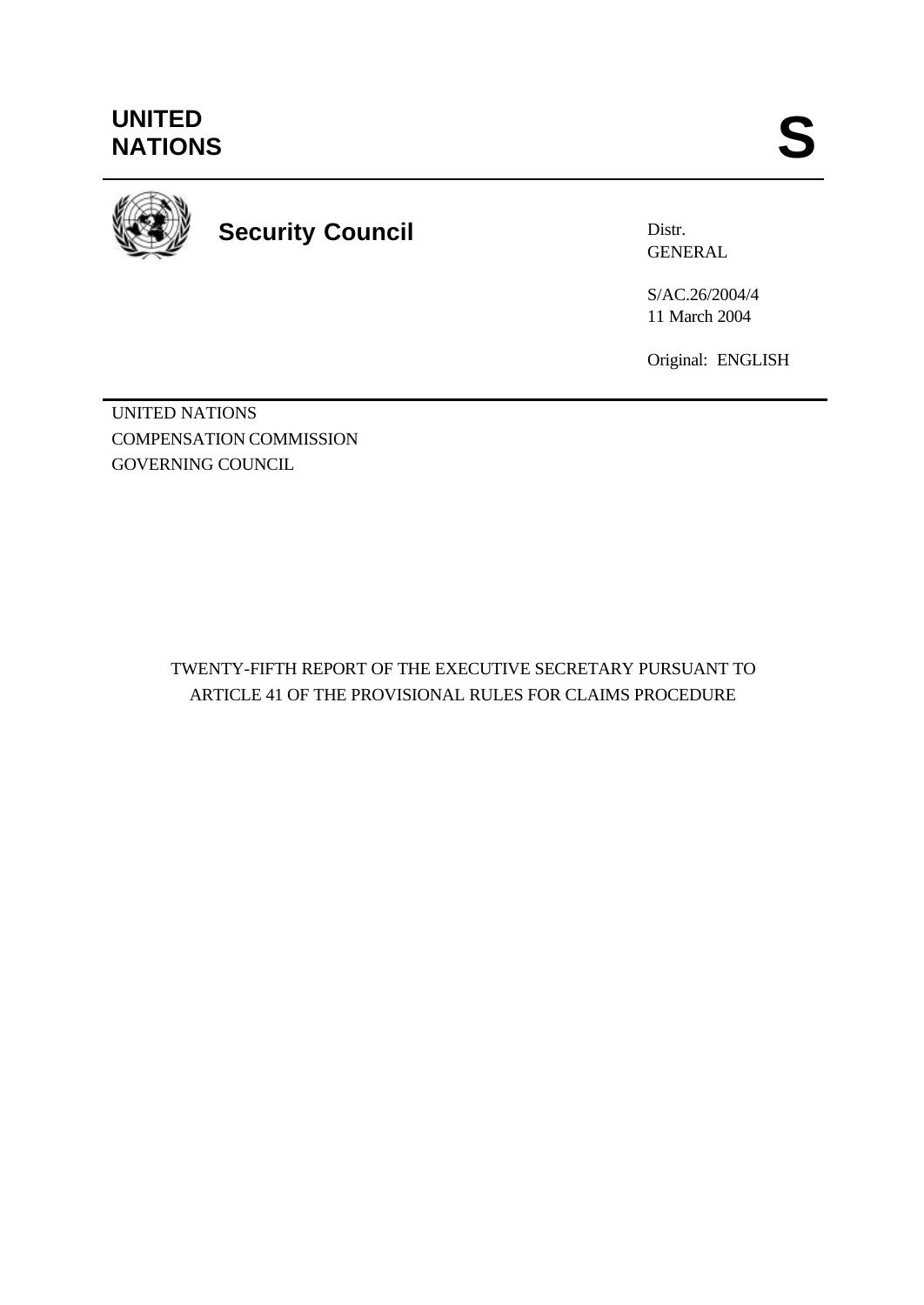#### Introduction

1. The present report identifies, pursuant to article 41 of the United Nations Compensation Commission's (the "Commission") Provisional Rules for Claims Procedure (S/AC.26/1992/10) (the "Rules"), recommended corrections in the various claims categories since the "Twenty-fourth report of the Executive Secretary pursuant to article 41 of the Provisional Rules for Claims Procedure" (S/AC.26/2003/32). Chapter I of this report contains recommended corrections concerning claims in categories "A" and "C", where the panels of Commissioners have concluded their work. Chapter II contains recommended corrections to claims in category "D", where the panels of Commissioners continue their work. Finally, chapter III provides information concerning requests by claimants for corrections to approved awards under article 41 of the Rules, including a report of the secretariat's review to determine whether or not these requests warrant action under article 41. Annexes I to III to this report contain tables showing the aggregate corrected awards, by country and by instalment, based on the recommendations contained herein and annex IV contains a cumulative table of article 41 corrections to claim awards up to the fiftieth session of the Governing Council.

#### I. RECOMMENDED CORRECTIONS CONCERNING CLAIMS IN CATEGORIES "A" AND "C"

#### A. Category "A" corrections

2. Recommendations for corrections to category "A" claims include the following kinds of corrections: duplicate claims, reinstatement of a claim previously identified as a duplicate, individua l to family, and higher to lower amounts.

#### 1. Duplicate claims

3. The Commission received information from the Government of the Philippines that 4,015 claims, which it had submitted in category "A", were potentially duplicate claims. Following verification by the secretariat, the Governing Council approved corrections to 977 confirmed duplicate claims in decision 213 (S/AC.26/Dec.213 (2003)) in December 2003. The secretariat has now reviewed a further 2,987 claims and confirms that these claims are indeed duplicates of other claims that were awarded compensation in category "A". The Commission has requested further information from the Government of the Philippines regarding the remaining 51 claims in order to clarify their status as duplicates. It should be noted that, when notifying the Commission of these duplicate claims, the Government of the Philippines returned to the Compensation Fund the full amount of the awards issued for such duplicate claims. The Executive Secretary has concluded that no compensation should have been awarded with regard to the 2,987 claims in question confirmed as duplicates.

4. In addition, the Commission has identified one claim submitted by the Government of India that was a duplicate of another claim submitted by the Government of Kuwait. The Executive Secretary has concluded that no compensation should have been awarded with regard to the Indian duplicate claim.

5. Accordingly, as set forth in table 1 below, it is recommended that the awards for these claims be corrected. Table 1 identifies the country concerned, the instalments to be adjusted, the number of claims affected, and the net effect of the adjustments.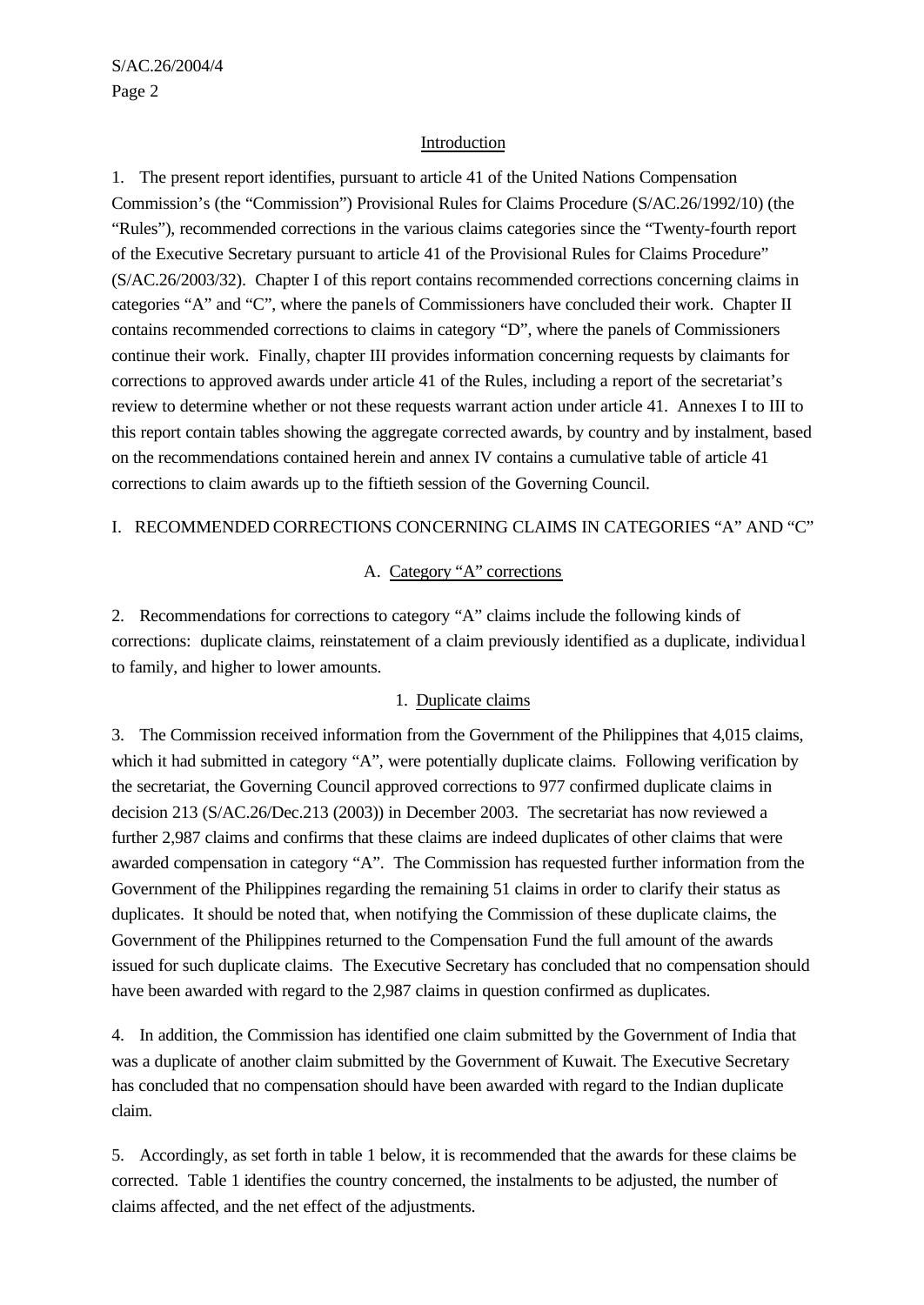| Country     | Instalment   | Number of claims<br>affected | Amount of net effect<br>(USD) |
|-------------|--------------|------------------------------|-------------------------------|
| India       | Fourth       |                              | (2,500.00)                    |
| Philippines | Fourth       | 192                          | (768,000.00)                  |
|             | Fifth        | 2,769                        | (11,076,000.00)               |
|             | Sixth        | 26                           | (101,000.00)                  |
|             | <b>Total</b> | 2,988                        | (11, 947, 500.00)             |

#### Table 1. Category "A" corrections: duplicate claims

#### 2. Reinstatement of a claim previously identified as duplicate

6. One claim from Kuwait, which had been erroneously identified as a duplicate claim, should be reinstated since additional information received from the Government of Kuwait demonstrates that the claim is not in fact a duplicate.

7. Accordingly, as set forth in table 2 below, it is recommended that the award for this claim be corrected. Table 2 identifies the country concerned, the instalment to be adjusted, the number of claims affected, and the net effect of the adjustment.

|  | Table 2. |  |  | Category "A" corrections: reinstatement of a claim previously identified as duplicate |  |  |  |  |
|--|----------|--|--|---------------------------------------------------------------------------------------|--|--|--|--|
|--|----------|--|--|---------------------------------------------------------------------------------------|--|--|--|--|

| <u>Country</u> | <b>Instalment</b> | Number of claims<br>affected | Amount of net effect<br>(USD) |
|----------------|-------------------|------------------------------|-------------------------------|
| Kuwait         | Fifth             |                              | 5,000.00                      |
|                | <b>Total</b>      |                              | 5,000.00                      |

#### 3. Individual to family

8. Upon individual review of the paper claim forms and supporting materials, one claim submitted by the Government of the Philippines was found to be eligible for processing as a family claim. The award for this claim should, therefore, be increased to the amount appropriate to the proper status of the claim.

9. Accordingly, as set forth in table 3 below, it is recommended that the award amount for this claim be corrected. Table 3 identifies the country concerned, the instalment to be adjusted, the number of claims affected, and the net effect of the adjustment.

| Country     | Instalment   | Number of claims<br>affected | Amount of net effect<br>(USD) |
|-------------|--------------|------------------------------|-------------------------------|
| Philippines | Sixth        |                              | 4,000.00                      |
|             | <b>Total</b> |                              | 4,000.00                      |

Table 3. Category "A" corrections: individual to family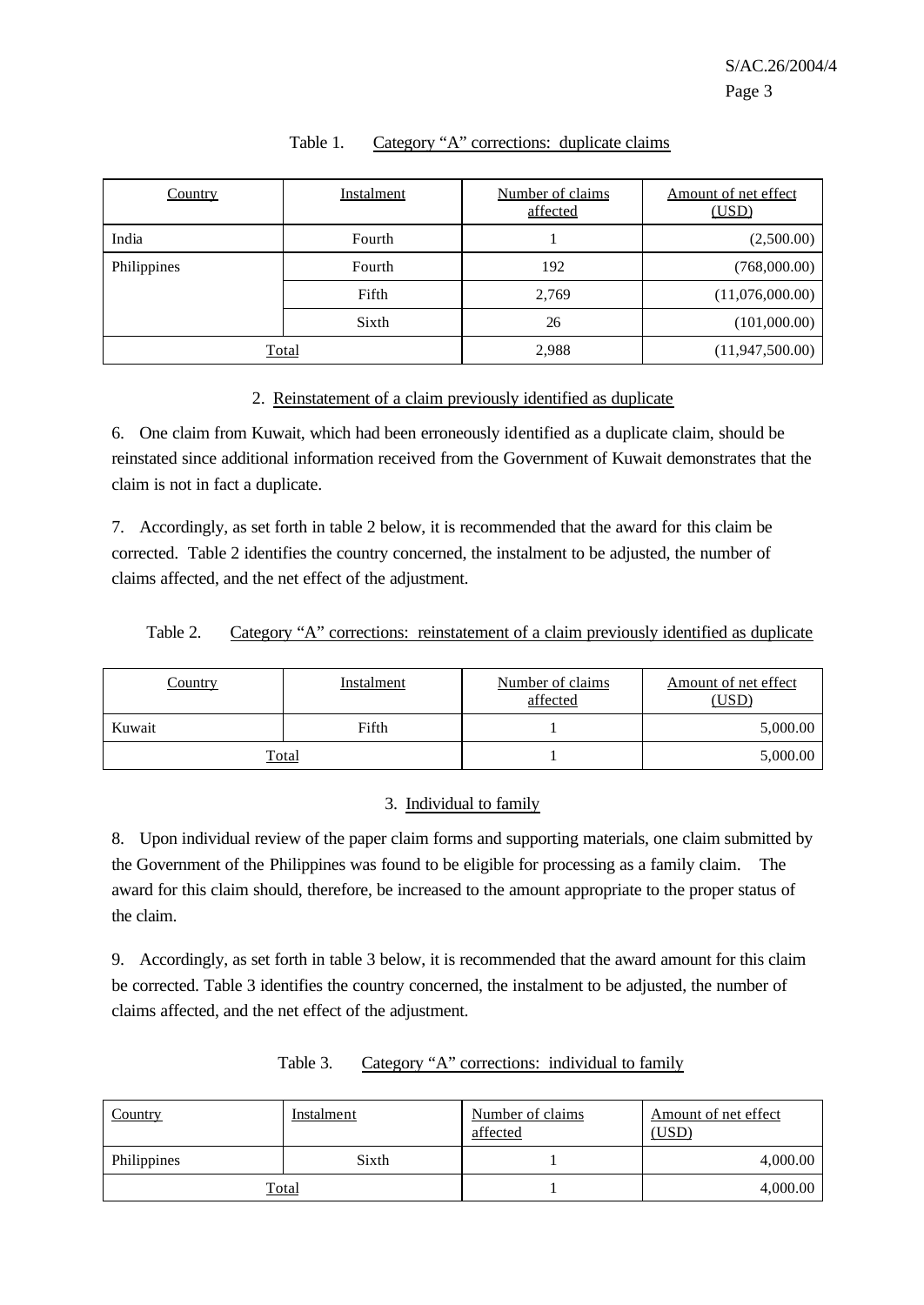#### 4. Higher to lower amounts

10. Decision 21 (S/AC.26/Dec.21 (1994)) of the Governing Council states that "any claimant who has selected a higher amount in category 'A' (US\$4,000 or US\$8,000) and has also filed a category 'B', 'C' or 'D' claim will be deemed to have selected the corresponding lower amount under category 'A'". As a result of further information received from the Government of the Philippines, 12 claims have been identified as having been filed for higher amounts in category "A" by claimants who had also filed claims in category "C". The awards for these category "A" claims should be reduced to the amounts appropriate to the proper status of the claims. It should be noted that, when notifying the Commission that such claims should have been awarded the lower amounts, the Government of the Philippines returned to the Compensation Fund the excess amounts previously awarded in respect of such claims.

11. Accordingly, as set forth in table 4 below, it is recommended that the award amounts for these claims be corrected. Table 4 identifies the country concerned, the instalments to be adjusted, the number of claims affected, and the net effect of the adjustments.

| <b>Country</b> | <b>Instalment</b> | Number of claims<br>affected | Amount of net effect<br>(USD) |
|----------------|-------------------|------------------------------|-------------------------------|
| Philippines    | Fourth            |                              | (12,000.00)                   |
|                | Fifth             |                              | (4,500.00)                    |
|                | Sixth             |                              | (3,000.00)                    |
|                | Total             | 12                           | (19,500.00)                   |

| Table 4. |  |  |  | Category "A" corrections: higher to lower amounts |
|----------|--|--|--|---------------------------------------------------|
|----------|--|--|--|---------------------------------------------------|

#### 5. Summary

12. The recommended corrections related to award amounts in category "A" concern 3,002 claims submitted by three Governments resulting in a net decrease in the total amount awarded of USD 11,958,000. Of these, the total amount awarded for two claims was increased by USD 9,000, while the total amount awarded for 3,000 claims was decreased by USD 11,967,000. The recommendations with respect to the fourth, fifth and sixth instalments of category "A" claims, by country and by instalment, are provided in tables 1 to 4 of annex I to this report.

#### B. Category "C" corrections

13. Recommendations for corrections to category "C" claims are those arising from discrepancies between the electronic and paper claim formats, and corrections arising from a computational error that occurred in one of the compensation formulae applied to certain "C8-Business" loss claims' awards.

1. Corrections arising from discrepancies arising between the electronic and paper claim formats

14. The secretariat continued to review requests for corrections submitted by Governments within the final deadline of 31 December 2002 that was set by the Governing Council for category "C"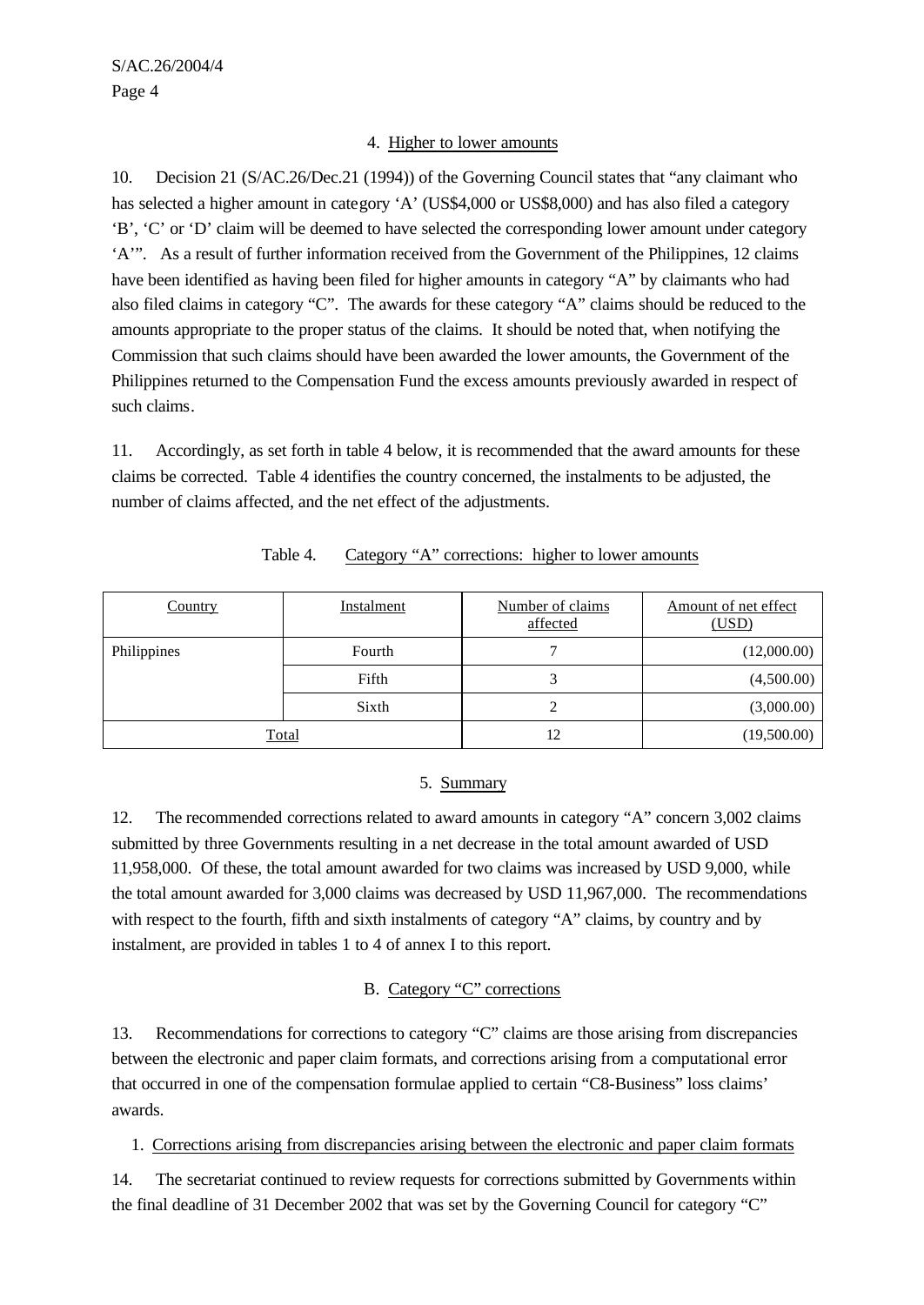claims. In particular, the secretariat finalized the review of 13,152 claims received from the Government of Kuwait. Approximately 8,000 claims had already been reviewed during the third quarter of 2003, resulting in corrections to 11 claims reported by the secretariat to the Governing Council in its twenty-fourth report of the Executive Secretary pursuant to article 41 of the Rules (S/AC.26/2003/32).

15. For all of the claims reviewed during the period under review, the electronic information existing in the database was compared to the paper claim forms submitted by the claimants. This comparison and review determined that, for 25 claims submitted by the Government of Kuwait, data had been erroneously entered into the database. Consequently, as a result of the data entry errors, incorrect recommendations were made in respect of these claims. It is therefore recommended that these 25 claim awards be corrected as set forth below.

16. Twenty-two corrections relate to awards of compensation for loss of income ("C6-Income"). In all claims, the prior monthly salary data was incorrectly entered in the database resulting in a lower than appropriate award for 21 cla imants and resulting in a higher than appropriate award for one claimant. These errors affected the outcomes for the claimants and it is, therefore, recommended that these errors be corrected.

17. Another one of the 25 claims concerns a recommendation for an individual business ("C8- Business") loss. In this case, a discrepancy between the electronic and paper formats revealed that an inaccurate entry of the claim amount of the claimant's business resulted in a higher than appropriate award for the claimant. This error affected the outcome for the claimant and it is, therefore, recommended that this error be corrected.

18. The last two claims relate to discrepancies between the electronic and paper claim formats for "C1-MPA" (mental pain and anguish losses). For one claimant, an incorrect number of forced-hiding days was entered in the database. For the other claimant, the number of hostage-taking days was erroneously entered as forced-hiding days in the database. In both cases, the incorrect data entry affected the outcome for the claimants and it is therefore recommended that these data entry errors be corrected.

19. Summaries of the category "C" Panel's approved methodologies relevant to losses for which correction is recommended are found in the "Report and recommendations of the Panel of Commissioners concerning the seventh instalment of individual claims for damages up to US\$100,000 (category 'C' claims)" (S/AC.26/1999/11) (the "seventh instalment 'C' report"), as follows: (a) paragraphs 100 to 104 for "C1-MPA" in relation to hostage taking; (b) paragraphs 105 to 112 for "C1- MPA" in relation to forced hiding; (c) paragraphs 249 to 282 for "C6-Salary" losses; and (d) paragraphs 327 to 368 for "C8-Business" losses.

20. Accordingly, as set forth in table 5 below, it is recommended that the awards for 25 claims be corrected. Table 5 identifies the country concerned, the instalments to be adjusted, the number of claims affected, and the amount of the net effect of the adjustments.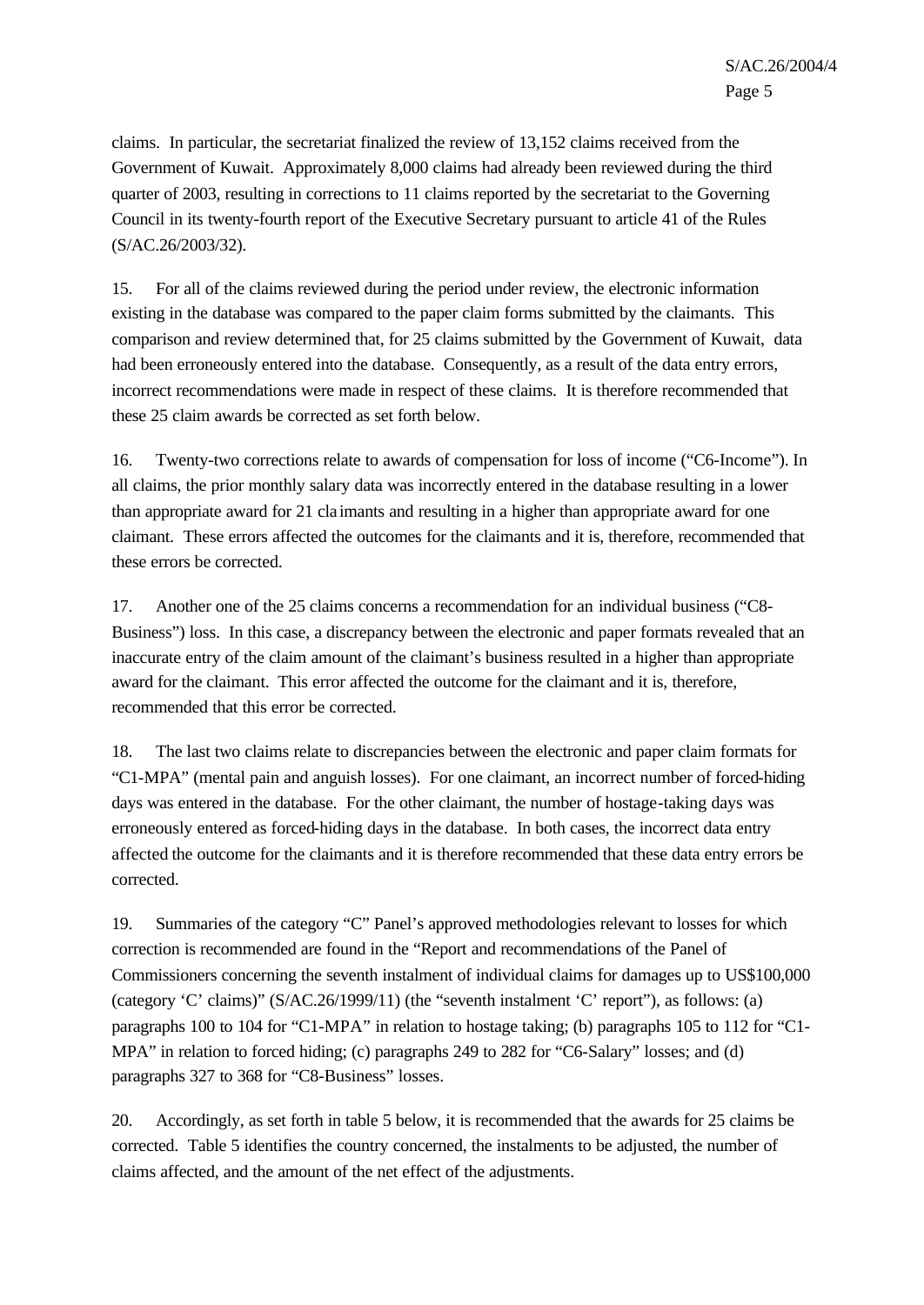| and paper claim formats |            |                           |                                    |  |  |
|-------------------------|------------|---------------------------|------------------------------------|--|--|
| Country                 | Instalment | Number of claims affected | Amount of net effect<br><u>USD</u> |  |  |
| Kuwait                  | Third      |                           | 3,800.00                           |  |  |
|                         | Sixth      |                           | 5,272.15                           |  |  |
|                         | Seventh    |                           | 187,776.19                         |  |  |

# Table 5. Category "C" corrections: corrections arising from discrepancies between electronic

### 2. Corrections arising from a computational error that occurred in one of the compensation formulae applied to certain "C8-Business" loss claims' awards

Total 196,848.34

21. During the processing of "late claims" filed by the Palestinian Authority, pursuant to the Governing Council's decision to accept these claims at its forty-second session in December 2001, the secretariat discovered that a computational error had occurred in one of the compensation formulae applied to certain "C8-Business" loss claims submitted by the Governments of India and Bangladesh. The computational error in question was described in a separate information note provided by the secretariat to the Council, dated 11 February 2004. The error occurred in the development of the Panel's valuation benchmark for the retail trade and personal and household services sectors for 503 Indian claims and 127 Bangladeshi claims that were considered by the category "C" Panel in its seventh instalment report. The computational error also affected one additional Indian claim considered by the "C" Panel in its "Report and recommendations of the Panel of Commissioners concerning the sixth instalment of individual claims for damages up to US\$100,000 (category 'C' claims)" (S/AC.26/1998/6), which was previously corrected by the Governing Council pursuant to article 41 of the Rules (S/AC.26/Dec.99 (2000)). However, in making that correction the incorrect valuation benchmark was used.

22. A summary of the category "C" Panel's approved methodology for "C8-Business" losses is found in the seventh instalment "C" report at paragraphs 327 to 368. The computational error at issue affected the calculation of recommended compensation for claims submitted by the Governments of India and Bangladesh asserting "C8-Business" losses in amounts greater than USD 48,148. The overwhelming majority of claims affected by the valuation benchmark computational error will receive an additional amount of compensation of approximately USD 1,500.

23. From the 631 claims affected by the computational error as described above, a correction is proposed in connection with the awards for 592 claims. Corrections are not recommended for 17 claims because these claimants had related claims for business losses in category "D" from which their awards in category "C" were deducted. Accordingly, these claimants would not receive any additional compensation as a result of the correction because the increase in their "C" awards would entail a corresponding decrease in their "D" awards. Finally, the secretariat is in the process of reviewing the remaining 22 claims for further verification of the effect of the proposed correction on related claims.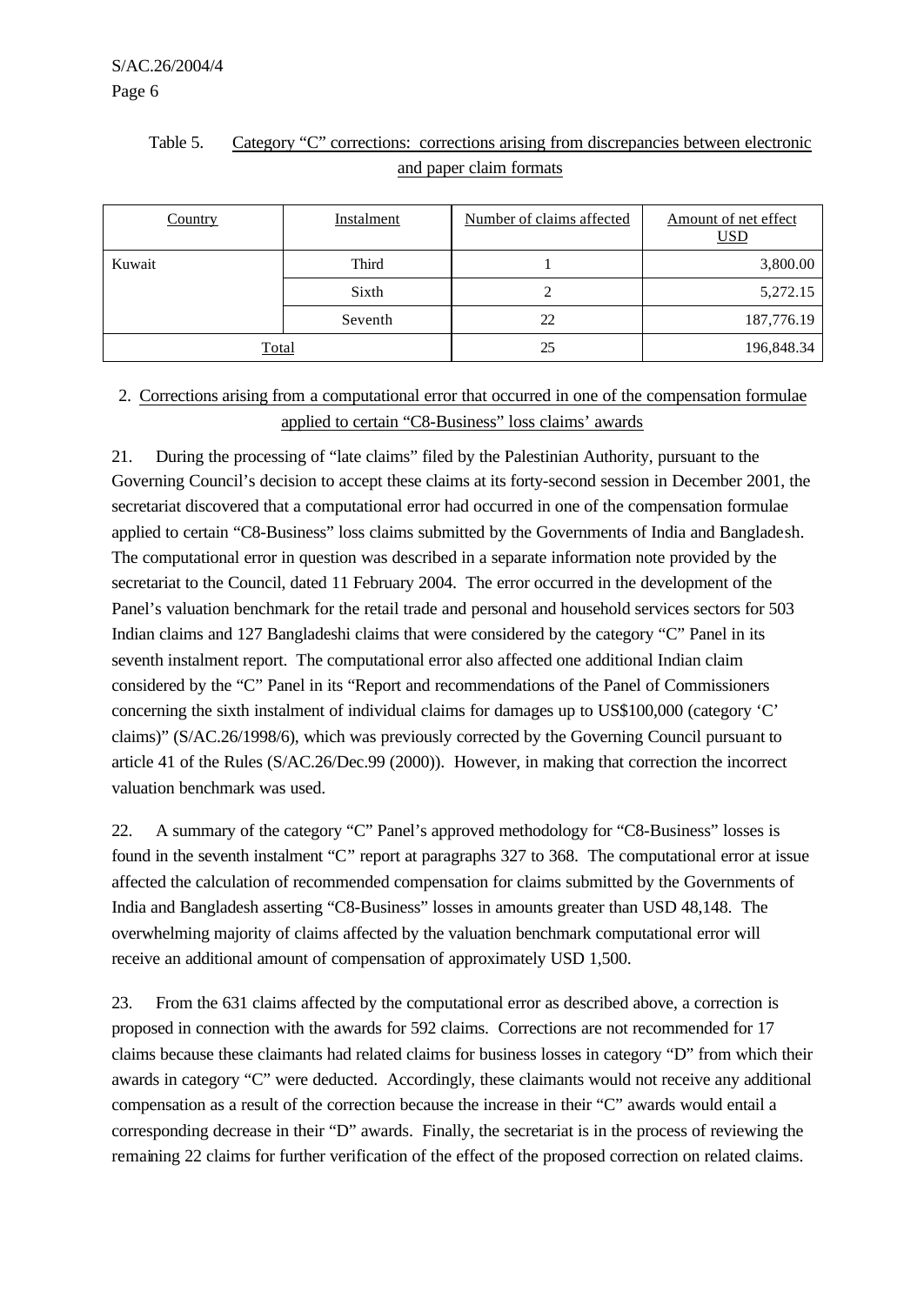24. Accordingly, as set forth in table 6 below, it is recommended that the awards for 592 claims be corrected. Table 6 identifies the countries concerned, the instalments to be adjusted, the number of claims affected, and the amount of the net effect of the adjustments.

| Table 6. | Category "C" corrections arising from a computational error that occurred in one of |
|----------|-------------------------------------------------------------------------------------|
|          | the compensation formulae applied to certain "C8-Business" loss claims' awards      |

| <b>Country</b> | <b>Instalment</b> | Number of claims<br>affected | Amount of net effect<br><u>USD</u> |
|----------------|-------------------|------------------------------|------------------------------------|
| Bangladesh     | Seventh           | 127                          | 181,521.48                         |
| India          | Sixth             |                              | 1,457.04                           |
|                | Seventh           | 464                          | 654,129.61                         |
| <b>Total</b>   |                   | 592                          | 837,108.13                         |

#### 3. Summary

25. The recommended corrections related to award amounts in category "C" concern 617 claims submitted by three Governments with a net increase of the total amount awarded of USD 1,033,956.47. Of these, the total amount awarded for 615 claims was increased by USD 1,042,260.96 and the total amount awarded for two claims was decreased by USD 8,304.49. The recommendations with respect to the third, the sixth and the seventh instalments of category "C" claims, by country and by instalment, are located in tables 1 to 4 of annex II to this report.

#### II. RECOMMENDED CORRECTIONS CONCERNING CLAIMS IN CATEGORY "D"

26. On 8 May 2002, the Ministry of Labour of Jordan requested correction of Governing Council decision 147 (S/AC.26/Dec.147 (2002)) and the associated "Report and recommendations made by the 'D1' Panel of Commissioners concerning the eleventh instalment of individual claims for damages above USD 100,000 (category 'D' claims)" (S/AC.26/2002/2) (the "eleventh instalment 'D' report"), with regard to an individual claim submitted through the Government of Jordan.

27. During its review of the request, the secretariat noted that compensation had been awarded for an uncollected debt. Pursuant to the category "D" methodology for receivables, in order to be compensated for a debt, claimants must establish that the debt became uncollectable as a direct result of Iraq's invasion and occupation of Kuwait, and that sufficient debt collection efforts were undertaken since the end of Iraq's invasion and occupation of Kuwait. During the course of the review, the secretariat noted that the claimant had failed to provide evidence that he had attempted to collect the debt after the liberation of Kuwait and that this deficiency in the claimant's evidence had not been brought to the Panel's attention by the secretariat. Under these circumstances, the it was concluded that a clerical error had been made in the processing of this claim by the secretariat and that the amount of compensation awarded to the claimant should be reduced by the amount of USD 9,788.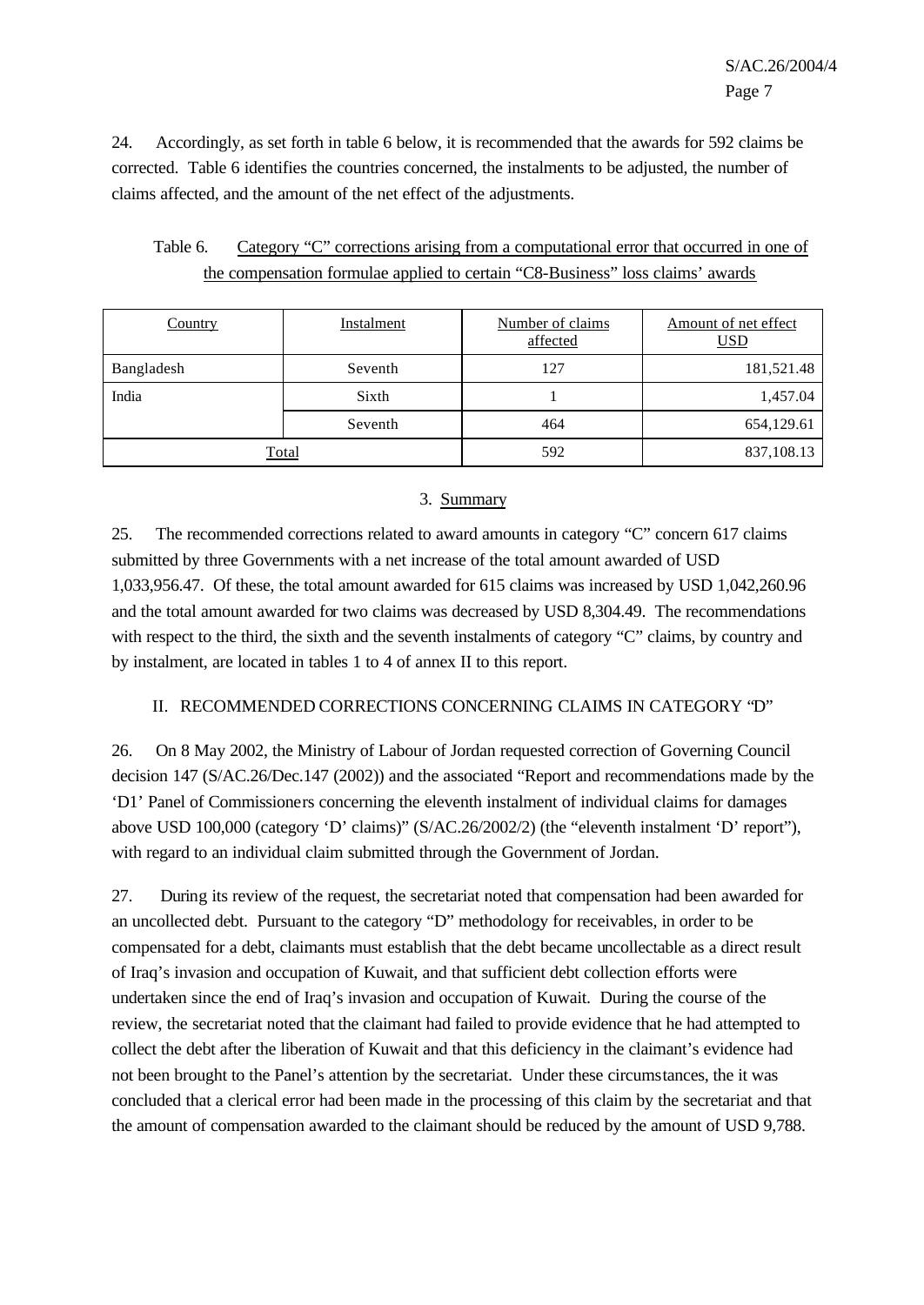# S/AC.26/2004/4 Page 8

28. Accordingly, as set forth in table 7 below, it is recommended that the award amount for this claim be corrected. Table 7 identifies the country concerned, the instalment to be adjusted, the number of claims affected, and the net effect of the adjustment.

| <u>Country</u> | Instalment   | Number of claims<br>affected | Amount of net effect<br>(USD) |
|----------------|--------------|------------------------------|-------------------------------|
| Jordan         | Eleventh     |                              | (9,788.00)                    |
|                | <u>Total</u> |                              | (9,788.00)                    |

| Table 7. | Category "D" corrections |  |
|----------|--------------------------|--|
|          |                          |  |

29. In summary, the recommended correction in category "D" concerns one claim submitted by one Government resulting in a net decrease of the total amount awarded of USD 9,788. The recommendation with respect to the eleventh instalment of "D" claims is provided in tables 1 to 2 of annex III to this report.

#### III. REQUESTS BY CLAIMANTS FOR ARTICLE 41 CORRECTIONS

30. During the period under review, the secretariat has continued its review of requests from Governments for corrections to claims in categories "D", "E" and "F", submitted under article 41 of the Rules. The requests and the Executive Secretary's conclusions with respect to those requests are outlined below.

31. On 7 March 2002, the Permanent Mission of the United Kingdom requested correction of Governing Council decision 142 (S/AC.26/Dec.142 (2001)) and the associated "Report and recommendations made by the 'D1' Panel of Commissioners concerning part two of the ninth instalment of individual claims for damages above USD 100,000 (category 'D' claims)" (S/AC.26/2001/26) (the "part two of the ninth instalment 'D' report"), with regard to an individual claim submitted through the Government of the United Kingdom. The Permanent Mission of the United Kingdom submitted similar requests on 15 October 2002, 16 May and 18 July 2003. Having carefully reviewed all aspects of this request, the Executive Secretary has concluded that no correction of Governing Council decision 142 is necessary and that no action pursuant to article 41 of the Rules is warranted with regard to the claim in question.

32. On 19 March 2002, the Permanent Mission of the United Kingdom requested correction of Governing Council decision 142 and the associated part two of the ninth instalment "D" report, with regard to an individual claim submitted through the Government of the United Kingdom. Having carefully reviewed all aspects of this request, the Executive Secretary has concluded that no correction of Governing Council decision 142 is necessary and that no action pursuant to article 41 of the Rules is warranted with regard to the claim in question.

33. On 9 May 2002, the Ministry of Labour of Jordan requested correction of Governing Council decision 147 and the associated eleventh instalment "D" report with regard to an individual claim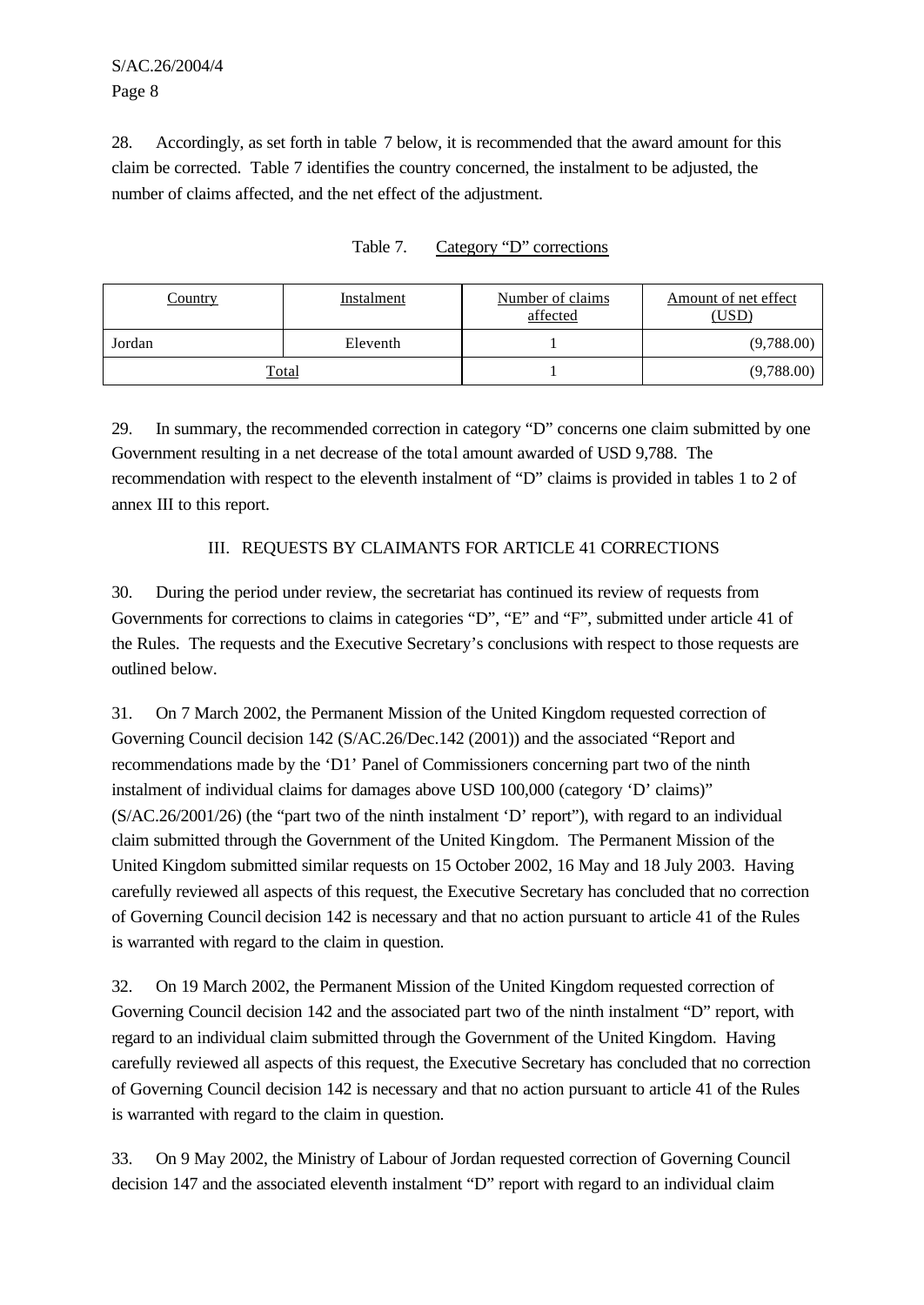submitted through the Government of Jordan. Having carefully reviewed all aspects of this request, the Executive Secretary has concluded that no correction of Governing Council decision 147 is necessary and that no action pursuant to article 41 of the Rules is warranted with regard to the claim in question.

34. On 23 May 2002, the Ministry of Labour of Jordan requested correction of Governing Council decision 142 and the associated part two of the ninth instalment "D" report with regard to an individual claim submitted through the Government of Jordan. Having carefully reviewed all aspects of this request, the Executive Secretary has concluded that no correction of Governing Council decision 142 is necessary and that no action pursuant to article 41 of the Rules is warranted with regard to the claim in question.

35. On 8 June 2002, UNHCR Branch Office for Canada requested correction of Governing Council decision 111 (S/AC.26/Dec.111 (2000)) and the associated "Report and recommendations made by the 'D1' Panel of Commissioners concerning the seventh instalment of individual claims for damages above USD 100,000 (category 'D' claims)" (S/AC.26/2000/25) with regard to an individual claim submitted through UNHCR Branch Office for Canada. Having carefully reviewed all aspects of this request, the Executive Secretary has concluded that no correction of Governing Council decision 111 is necessary and that no action pursuant to article 41 of the Rules is warranted with regard to the claim in question.

36. On 19 June 2002, the Permanent Mission of Pakistan requested correction of Governing Council decision 141 (S/AC.26/Dec.141 (2001)) and the associated "Report and recommendations made by the 'D2' Panel of Commissioners concerning part two of the eighth instalment of individual claims for damages above USD 100,000 (category 'D' claims)" (S/AC.26/2001/25) (the "part two of the eighth instalment 'D' report") with regard to an individual claim submitted through the Government of Pakistan. Having carefully reviewed all aspects of this request, the Executive Secretary has concluded that no correction of Governing Council decision 141 is necessary and that no action pursuant to article 41 of the Rules is warranted with regard to the claim in question.

37. On 25 August 2002, the Ministry of Labour of Jordan requested correction of Governing Council decision 165 (S/AC.26/Dec.165 (2002)) and the associated "Report and recommendations made by the 'D1' Panel of Commissioners concerning the thirteenth instalment of individual claims for damages above USD 100,000 (category 'D' claims)" (S/AC.26/2002/20) with regard to an individual claim submitted through the Government of Jordan. Having carefully reviewed all aspects of this request, the Executive Secretary has concluded that no correction of Governing Council decision 165 is necessary and that no action pursuant to article 41 of the Rules is warranted with regard to the claim in question.

38. On 11 September 2002, the Ministry of Labour of Jordan requested correction of Governing Council decision 155 (S/AC.26/Dec.155 (2002)) and the associated "Report and recommendations made by the 'D2' Panel of Commissioners concerning part one of the twelfth instalment of individual claims for damages above USD 100,000 (category 'D' claims)" (S/AC.26/2002/10) (the "part one of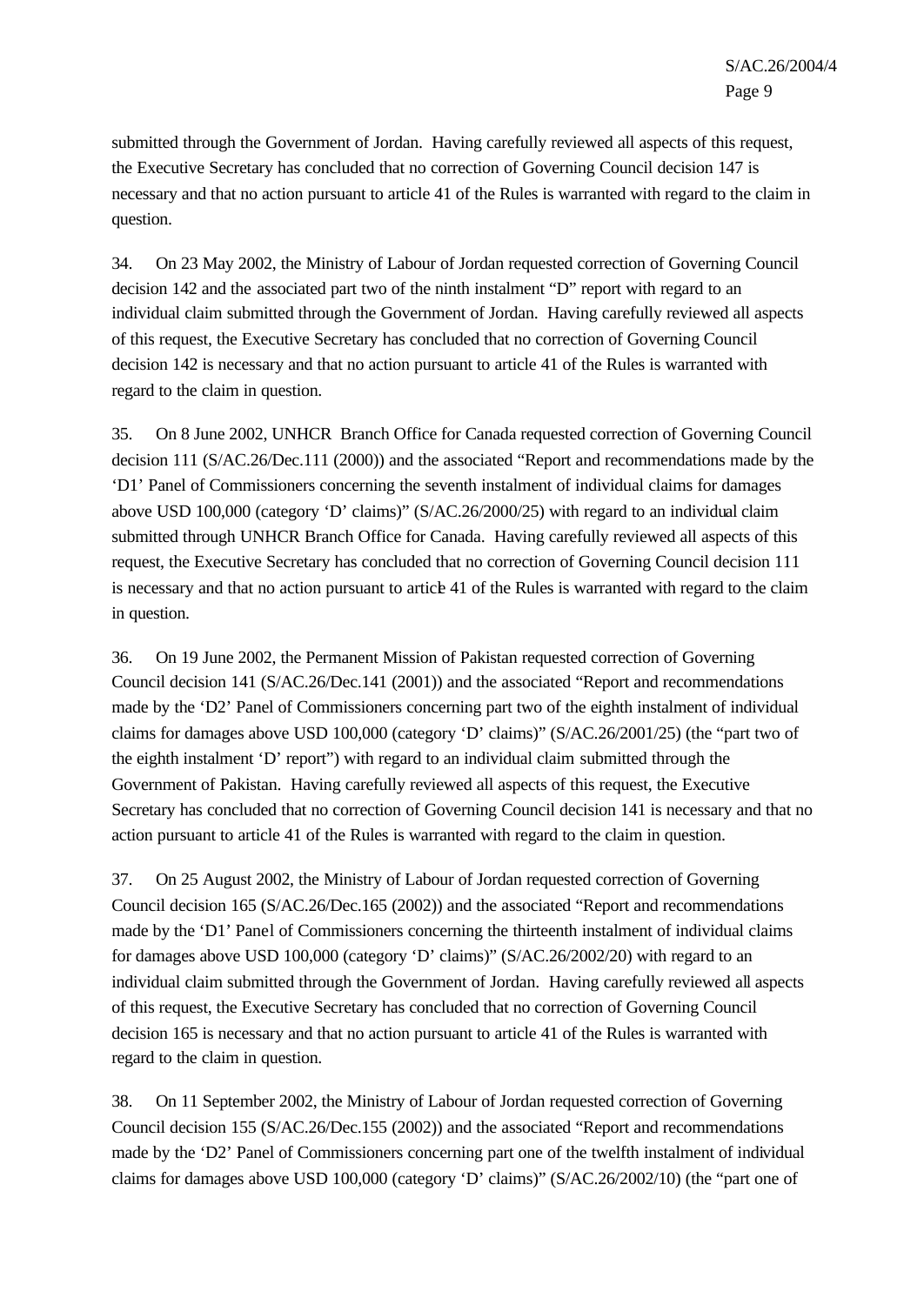the twelfth instalment 'D' report"), with regard to an individual claim submitted through the Government of Jordan. Having carefully reviewed all aspects of this request, the Executive Secretary has concluded that no correction of Governing Council decision 165 is necessary and that no action pursuant to article 41 of the Rules is warranted with regard to the claim in question.

39. On 4 October 2002, the Permanent Mission of the United Kingdom requested correction of Governing Council decision 142 and the associated part two of the ninth instalment of "D" claims report with regard to an individual claim submitted through the Government of the United Kingdom. The Permanent Mission of the United Kingdom submitted similar requests on 23 January, 10 March and 8 October 2003. Having carefully reviewed all aspects of this request, the Executive Secretary has concluded that no correction of Governing Council decision 142 is necessary and that no action pursuant to article 41 of the Rules is warranted with regard to the claim in question.

40. On 7 November 2002, the Permanent Mission of Egypt requested correction of Governing Council decision 141 and the associated part two of the eighth instalment "D" report with regard to an individual claim submitted through the Government of Egypt. Having carefully reviewed all aspects of this request, the Executive Secretary has concluded that no correction of Governing Council decision 141 is necessary and that no action pursuant to article 41 of the Rules is warranted with regard to the claim in question.

41. On 14 December 2002, the Public Authority for Assessment of Compensation for Damages Resulting from Iraqi Aggression of the State of Kuwait ("PAAC") requested correction of various Governing Council decisions and the associated reports and recommendations made by the "D1" and "D2" Panels of Commissioners with respect to 15 individual claims submitted through PAAC. Having carefully reviewed all aspects of this request, the Executive Secretary has concluded that no correction of the relevant Governing Council decisions is necessary and that no action pursuant to article 41 of the Rules is warranted with regard to the claims in question.

42. On 25 September 2003, the Permanent Mission of France requested correction of Governing Council decision 187 (S/AC.26/Dec.187 (2003)) and the associated "Report and recommendations made by the 'D1' Panel of Commissioners concerning part two of the fifteenth instalment of individual claims for damages above USD 100,000 (category 'D' claims)" (S/AC.26/2003/8) with regard to an individual claim submitted through the Government of France. Having carefully reviewed all aspects of this request, the Executive Secretary has concluded that no correction of Governing Council decision 187 is necessary and that no action pursuant to article 41 of the Rules is warranted with regard to the claim in question.

43. On 9 November 2001, the Permanent Mission of France requested correction of Governing Council decision 127 (S/AC.26/Dec.127 (2001)) and the associated "Report and recommendations made by the Panel of Commissioners concerning the seventh instalment of 'E2' claims" (S/AC.26/2001/11) with regard to a French company. Having carefully reviewed all aspects of this request, the Executive Secretary has concluded that no correction of Governing Council decision 127 is necessary and that no action pursuant to article 41 of the Rules is warranted with regard to the claim in question.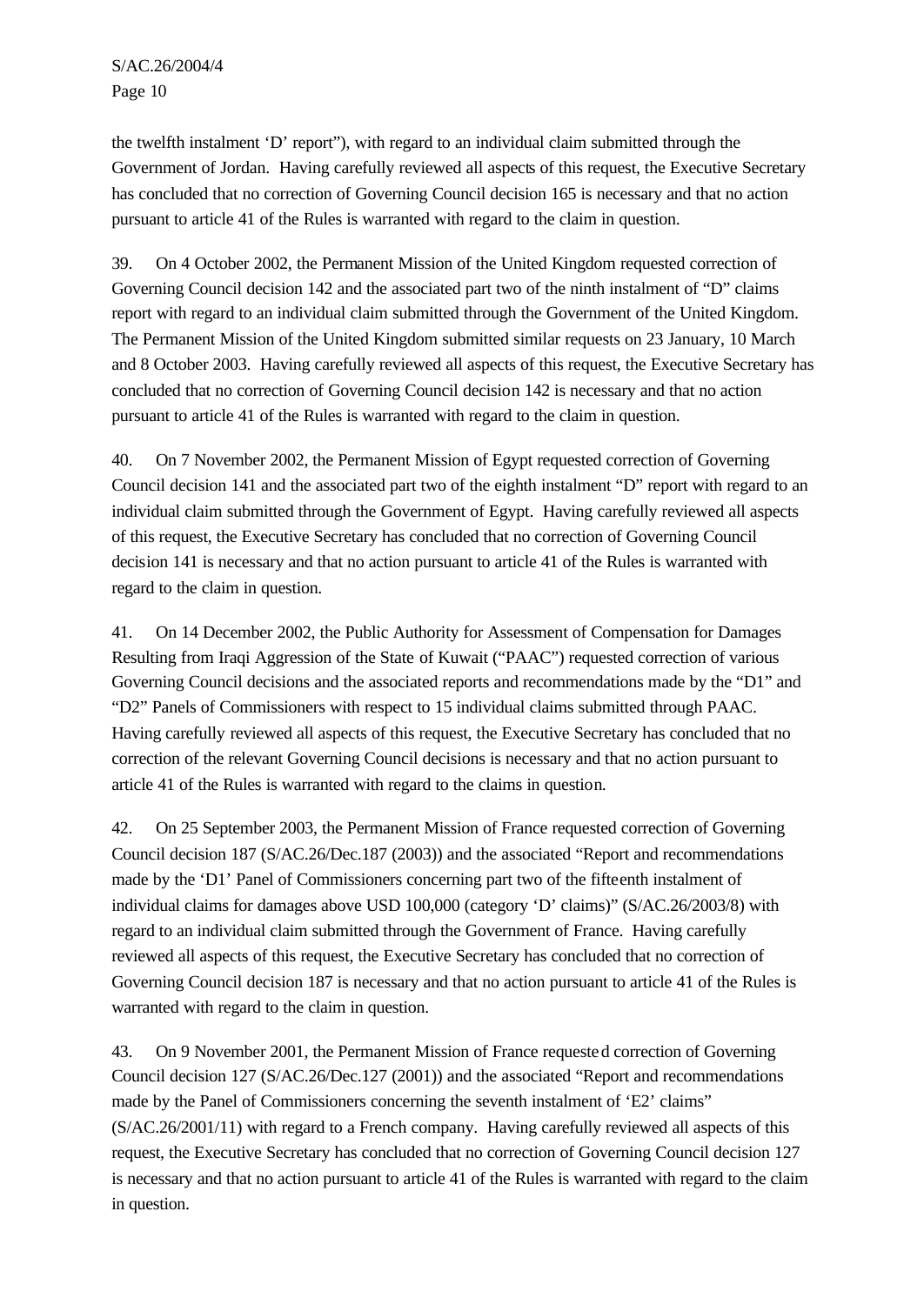44. On 3 June 2002, the Permanent Mission of France requested correction of Governing Council decision 143 (S/AC.26/Dec.143 (2001)) and the associated "Report and recommendations made by the Panel of Commissioners concerning the ninth instalment of 'E2' claims" (S/AC.26/2001/27) with regard to a French company. Having carefully reviewed all aspects of this request, the Executive Secretary has concluded that no correction of Governing Council decision 143 is necessary and that no action pursuant to article 41 of the Rules is warranted with regard to the claim in question.

45. On 3 June 2002, the Permanent Mission of France further requested correction of Governing Council decision 143 (S/AC.26/Dec.143 (2001)) and the associated "Report and recommendations made by the Panel of Commissioners concerning the ninth instalment of 'E2' claims" (S/AC.26/2001/27) with regard to another French company. Having carefully reviewed all aspects of this request, the Executive Secretary has concluded that no correction of Governing Council decision 143 is necessary and that no action pursuant to article 41 of the Rules is warranted with regard to the claim in question.

46. On 12 January 2003, PAAC requested correction of various Governing Council decisions and the associated reports and recommendations made by the "E4" and "E4A" Panels of Commissioners with respect to five Kuwaiti companies. Having carefully reviewed all aspects of this request, the Executive Secretary has concluded that no correction of the relevant Governing Council decisions is necessary and that no action pursuant to article 41 of the Rules is warranted with regard to the claims in question.

47. On 12 March 2003, PAAC requested correction of various Governing Council decisions and the associated reports and recommendations made by the "E4" and "E4A" Panels of Commissioners with respect to 15 Kuwaiti companies. Having carefully reviewed all aspects of this request, the Executive Secretary has concluded that no correction of the relevant Governing Council decisions is necessary and that no action pursuant to article 41 of the Rules is warranted with regard to the claims in question.

48. On 9 September 2003, PAAC requested correction of Governing Council decision 77 (S/AC.26/Dec.77 (1999)) and the associated "Report and recommendations made by the Panel of Commissioners concerning the second instalment of 'E4' claims" (S/AC.26/1999/17) with regard to a Kuwaiti company. Having carefully reviewed all aspects of this request, the Executive Secretary has concluded that no correction of Governing Council decision 77 is necessary and that no action pursuant to article 41 of the Rules is warranted with regard to the claim in question.

49. On 26 September 2003, the Permanent Mission of Cyprus requested correction of Governing Council decision 202 (S/AC.26/Dec.202 (2003)) and the associated "Report and recommendations made by the Panel of Commissioners concerning the fourteenth instalment of 'E2' claims" (S/AC.26/2003/21) with regard to a Cypriot company. Having carefully reviewed all aspects of this request, the Executive Secretary has concluded that no correction of Governing Council decision 202 is necessary and that no action pursuant to article 41 of the Rules is warranted with regard to the claim in question.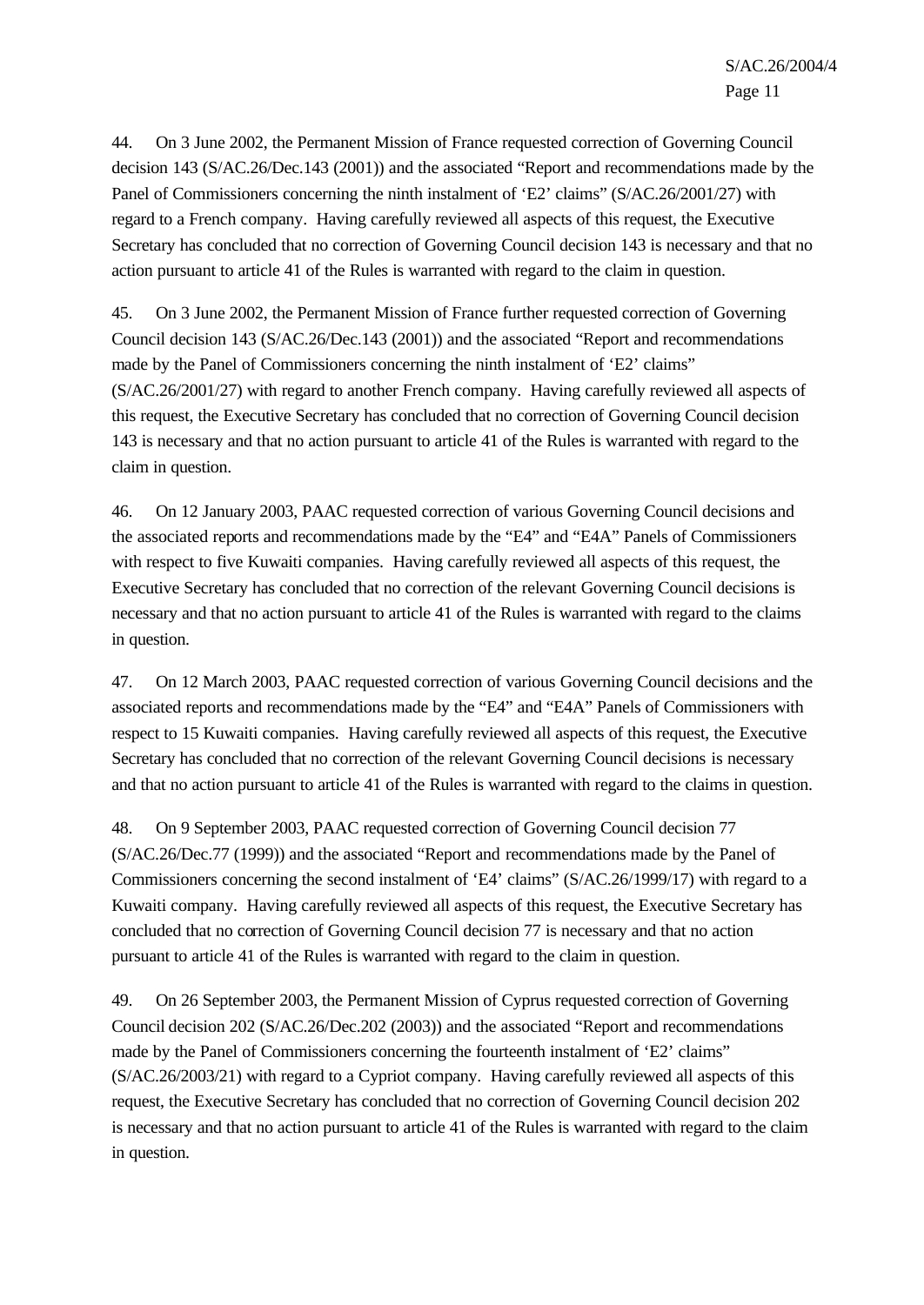S/AC.26/2004/4 Page 12

50. On 14 October 2003, the Permanent Mission of Bangladesh requested correction of Governing Council decision 182 (S/AC.26/Dec.182 (2003)) and the associated "Report and recommendations made by the Panel of Commissioners concerning the twelfth instalment of 'E2' claims" (S/AC.26/2003/2) with regard to a Bangladeshi company. Having carefully reviewed all aspects of this request, the Executive Secretary has concluded that no correction of Governing Council decision 182 is necessary and that no action pursuant to article 41 of the Rules is warranted with regard to the claim in question.

51. On 24 October 2003, the Permanent Mission of Egypt requested correction of Governing Council decision 159 (S/AC.26/Dec.159 (2002)) and the associated "Report and recommendations made by the Panel of Commissioners concerning the tenth instalment of 'E2' claims" (S/AC.26/2002/14) with regard to an Egyptian company. Having carefully reviewed all aspects of this request, the Executive Secretary has concluded that no correction of Governing Council decision 159 is necessary and that no action pursuant to article 41 of the Rules is warranted with regard to the claim in question.

52. On 10 October 2003, the Permanent Mission of the Syrian Arab Republic requested correction of Governing Council decision 66 (S/AC.26/Dec.66 (1999)) and the associated "Report and recommendations made by the Panel of Commissioners concerning the third instalment of 'F1' claims" (S/AC.26/1999/7) with regard to a claim submitted on behalf of the Syrian Ministry of Foreign Affairs. Having carefully reviewed all aspects of this request, the Executive Secretary has concluded that no correction of Governing Council decision 66 is necessary and that no action pursuant to article 41 of the Rules is warranted with regard to the claim in question.

53. In addition, during the period under review, the secretariat has received approximately 1,603 requests for article 41 corrections with respect to claims in categories "D", "E", and "F" from a number of Governments and international organizations. The responses of the Executive Secretary to these requests have not yet been conveyed to the claimant countries due to the fact that the secretariat's review of the specific claims in question, and, where appropriate, consultations with the respective panels of Commissioners remain ongoing. Details concerning these requests, and the Executive Secretary's recommendations to the Governing Council with respect thereto will be contained in upcoming article 41 reports to the Governing Council.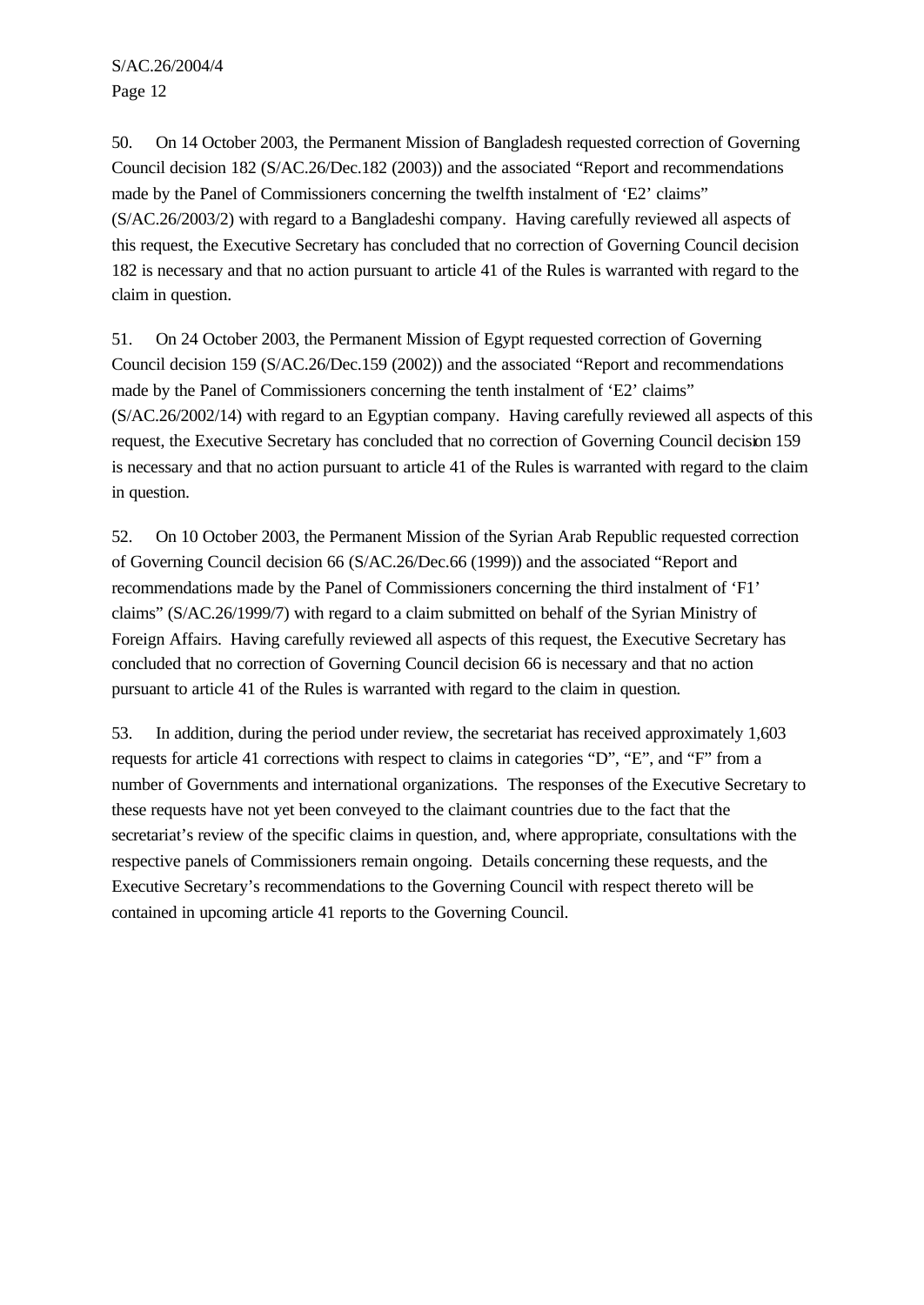#### Annex I

#### RECOMMENDED CORRECTIONS CONCERNING CATEGORY "A" CLAIMS

1. Based on the recommended corrections reported in paragraphs 2 to 12 of this report, supra, the category "A" claims aggregate corrected awards by instalment, per country, are as follows:

| <u>Country</u> | Previous total award<br>(USD) | Corrected total award<br>(USD) | Amount of net effect<br>(USD) |
|----------------|-------------------------------|--------------------------------|-------------------------------|
| India          | 147,284,500.00                | 147,282,000.00                 | (2,500.00)                    |
| Philippines    | 28,209,000.00                 | 27,429,000.00                  | (780,000.00)                  |

Table 1. Fourth instalment category "A" claims corrections

| <b>Country</b> | Previous total award<br>(USD) | Corrected total award<br>(USD) | Amount of net effect<br>(USD) |  |
|----------------|-------------------------------|--------------------------------|-------------------------------|--|
| Kuwait         | 39,994,500.00                 | 39,999,500.00                  | 5,000.00                      |  |
| Philippines    | 29,197,000.00                 | 18,116,500.00                  | (11,080,500.00)               |  |

# Table 2. Fifth instalment category "A" claims corrections

Table 3. Sixth instalment category "A" claims corrections

| Country     | Previous total award | Corrected total award | Amount of net effect |  |
|-------------|----------------------|-----------------------|----------------------|--|
|             | USD)                 | <u>USD</u>            | [USD]                |  |
| Philippines | 60.812.500.00        | 60,712,500.00         | (100,000.00)         |  |

2. Based on the above corrections, the revised category "A" claim total recommended awards by instalment are as follows:

Table 4. Recommended corrected total awards for category "A" claims

| Instalment | Previous total award<br>(USD) | Corrected total award<br>(USD) | Amount of net effect<br>(USD) |
|------------|-------------------------------|--------------------------------|-------------------------------|
| Fourth     | 733,657,000.00                | 732,874,500.00                 | (782,500.00)                  |
| Fifth      | 784,380,000.00                | 773,304,500.00                 | (11,075,500.00)               |
| Sixth      | 317,255,500.00                | 317,155,500.00                 | (100,000.00)                  |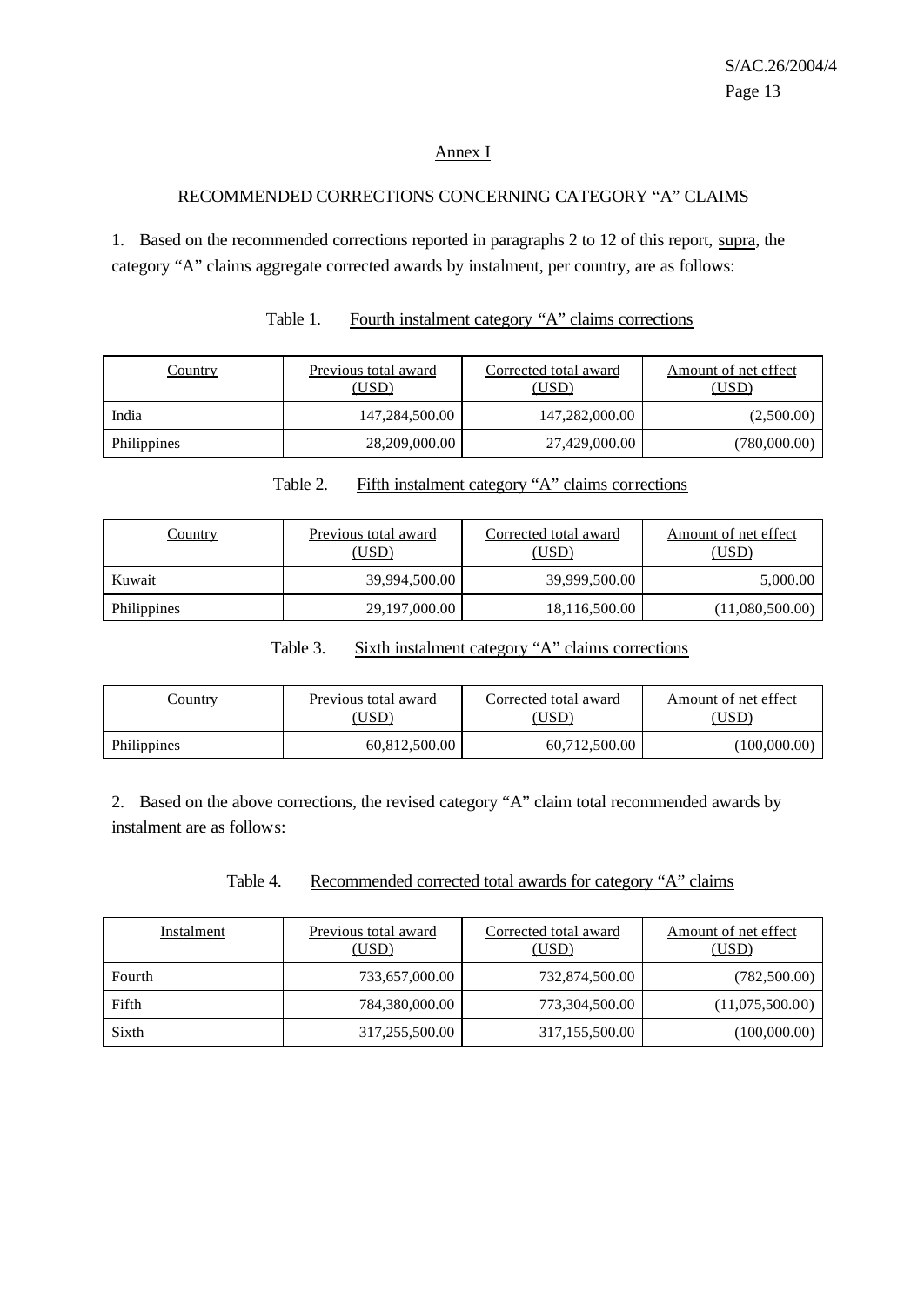#### Annex II

#### RECOMMENDED CORRECTIONS CONCERNING CATEGORY "C" CLAIMS

1. Based on the recommended corrections reported in paragraphs 13 to 25 of this report, supra, the category "C" claims aggregate corrected awards by instalment, per country, are as follows:

| <u>Country</u> | Previous total award<br>(USD | Corrected total award<br>USD | Amount of net effect<br>USD |
|----------------|------------------------------|------------------------------|-----------------------------|
| Kuwait         | 208,398,000.00               | 208,401,800.00               | 3,800.00                    |

| Table 1. | Third instalment category "C" claims corrections |  |
|----------|--------------------------------------------------|--|
|          |                                                  |  |

| Table 2. |  |  | Sixth instalment category "C" claims corrections |
|----------|--|--|--------------------------------------------------|
|          |  |  |                                                  |

| <u>Country</u> | Previous total award<br>(USD) | Corrected total award<br>(USD) | Amount of net effect<br>(USD) |  |
|----------------|-------------------------------|--------------------------------|-------------------------------|--|
| India          | 104,957,696.37                | 104,959,153.41                 | 1,457.04                      |  |
| Kuwait         | 45,921,140.98                 | 45,926,413.13                  | 5,272.15                      |  |

#### Table 3. Seventh instalment category "C" claims corrections

| <b>Country</b> | Previous total award<br>(USD) | Corrected total award<br>(USD) | Amount of net effect<br>(USD) |  |  |
|----------------|-------------------------------|--------------------------------|-------------------------------|--|--|
| Bangladesh     | 37,753,317.63                 | 37,934,839.11                  | 181,521.48                    |  |  |
| India          | 186,981,979.54                | 187,636,109.15                 | 654,129.61                    |  |  |
| Kuwait         | 788,992,471.72                | 789,180,247.91                 | 187,776.19                    |  |  |

2. Based on the above corrections, the revised category "C" claim total recommended awards by instalment are as follows:

Table 4. Recommended corrected total awards for category "C" claims

| Instalment | Previous total award<br>(USD) | Corrected total award<br>(USD) | Amount of net effect<br><u>(USD)</u> |
|------------|-------------------------------|--------------------------------|--------------------------------------|
| Third      | 324,903,794.22                | 324,907,594.22                 | 3,800.00                             |
| Sixth      | 768,573,961.39                | 768,580,690.58                 | 6,729.19                             |
| Seventh    | 1,934,891,704.54              | 1,935,915,131.82               | 1,023,427.28                         |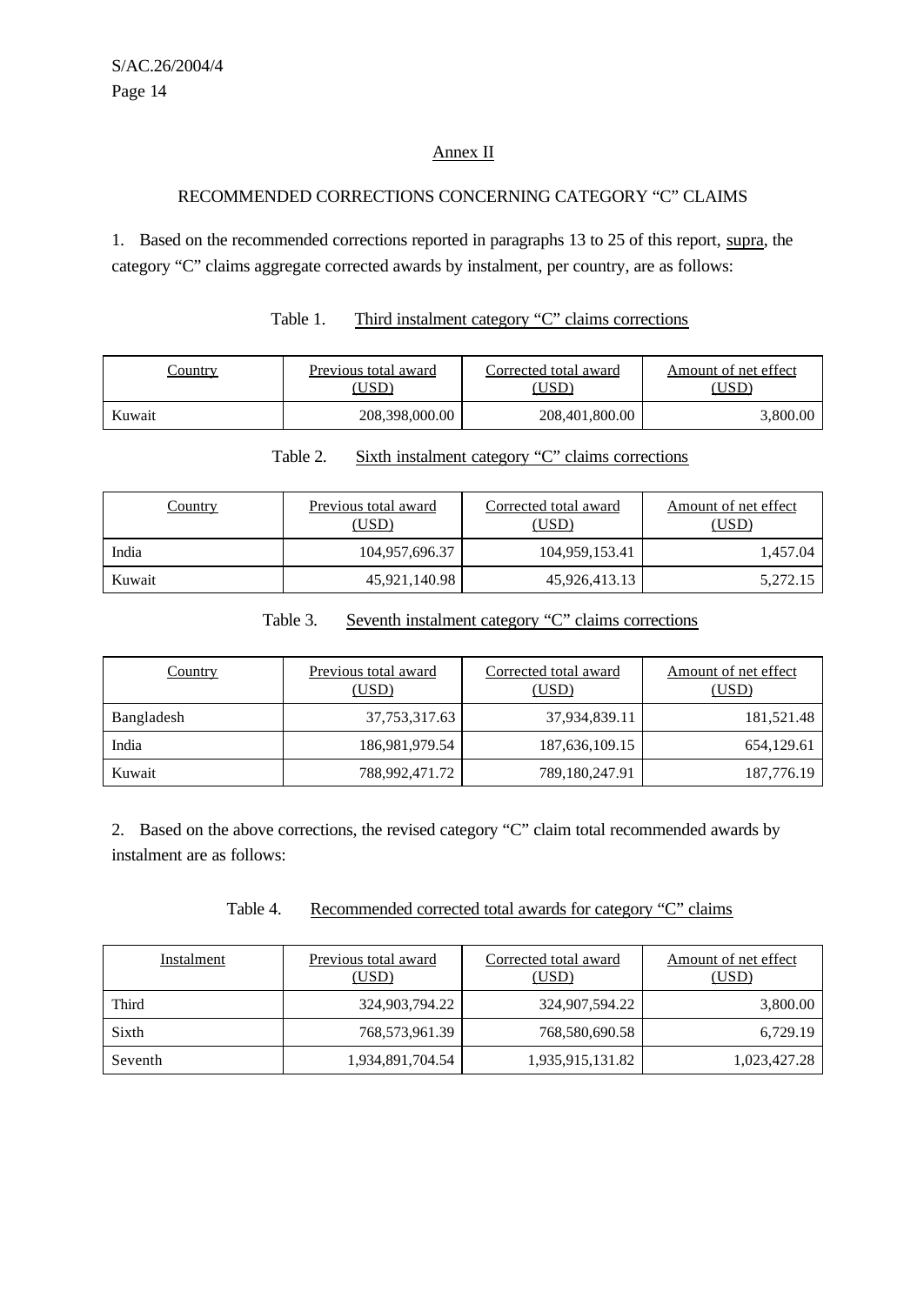#### Annex III

#### RECOMMENDED CORRECTIONS CONCERNING CATEGORY "D" CLAIMS

1. Based on the recommended corrections reported in paragraphs 26 to 29 of this report, supra, the category "D" claims aggregate corrected awards by instalment, per country, are as follows:

# Table 1. The eleventh instalment category "D" claims corrections

| .`ountrv | Previous total award | Corrected total award | Amount of net effect |  |
|----------|----------------------|-----------------------|----------------------|--|
|          | 'USD                 | USD                   | USD                  |  |
| Jordan   | 136,103.00           | 126.315.00            | (9,788.00)           |  |

2. Based on the above correction, the revised category "D" claim total recommended awards by instalment are as follows:

#### Table 2. Recommended corrected total awards for category "D" claims

| Instalment | Previous total award | Corrected total award | Amount of net effect |  |  |
|------------|----------------------|-----------------------|----------------------|--|--|
|            | USD).                | USD`                  | USD)                 |  |  |
| Eleventh   | 172,461,714.82       | 172,451,926.82        | (9,788.00)           |  |  |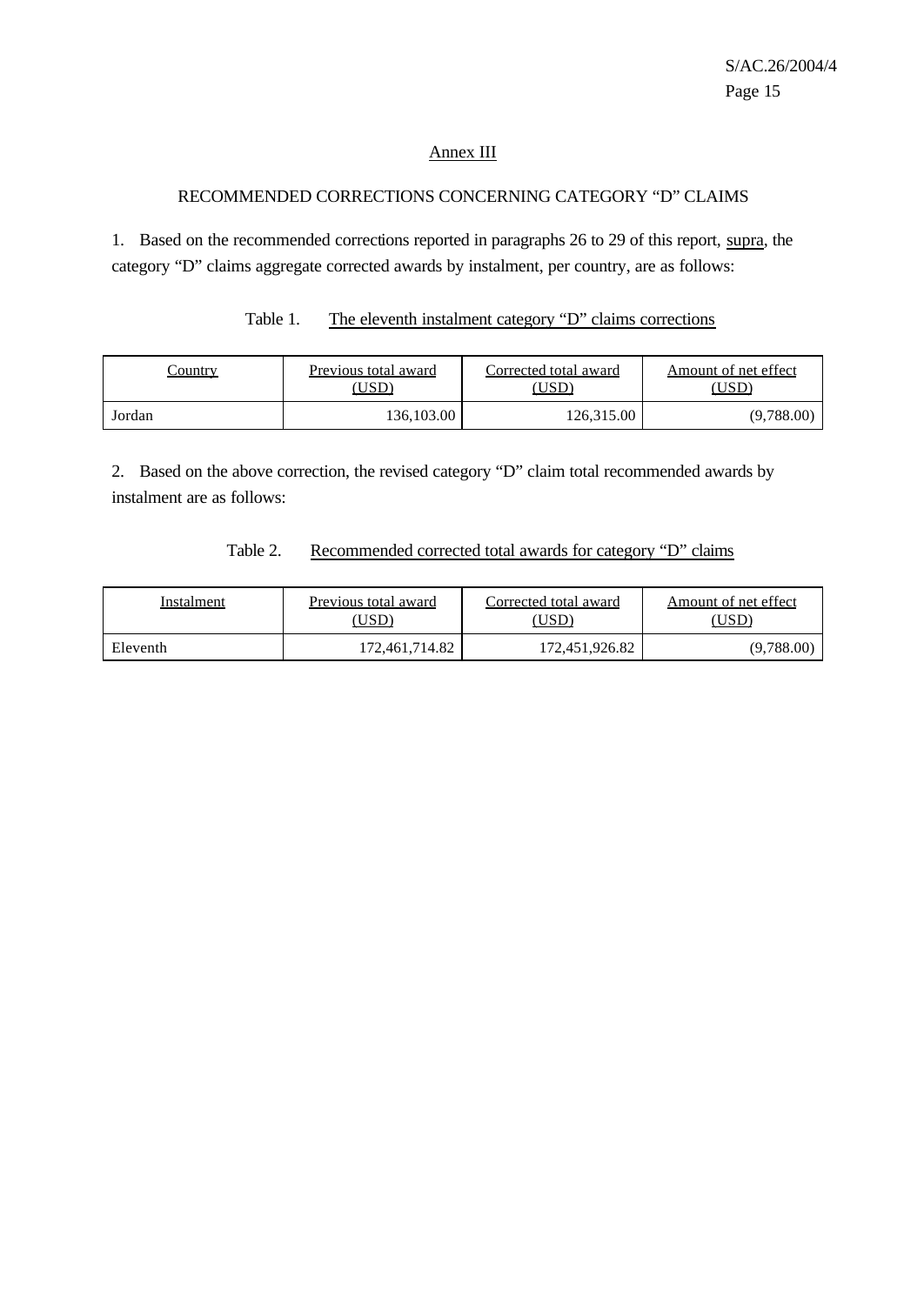#### Annex IV

#### ARTICLE 41 CORRECTIONS TO CLAIMS AWARDS (UP TO THE FORTY-NINTH SESSION OF THE GOVERNING COUNCIL)

|                        | Category A                              |                     | Category B                                                                           |                     | Category C            |                     | Category D                              |                                  | Category E                              |                     | Total                                                                   |                                                                    |
|------------------------|-----------------------------------------|---------------------|--------------------------------------------------------------------------------------|---------------------|-----------------------|---------------------|-----------------------------------------|----------------------------------|-----------------------------------------|---------------------|-------------------------------------------------------------------------|--------------------------------------------------------------------|
| Report                 | Net correction<br>for category<br>(USD) | claims<br>corrected | Number of Net correction Number of Net correction Number of<br>for category<br>(USD) | claims<br>corrected | for category<br>(USD) | claims<br>corrected | Net correction<br>for category<br>(USD) | Number of<br>claims<br>corrected | Net correction<br>for category<br>(USD) | claims<br>corrected | Net corrections<br>Number of for categories A<br>B, C, D and E<br>(USD) | Number of<br>claims corrected<br>in categories A.<br>B, C, D and E |
| $A(6)$ panel report    | (6,439,500.00)                          | 2,575               |                                                                                      |                     |                       |                     |                                         |                                  |                                         |                     | (6,439,500.00)                                                          | 2,575                                                              |
| $B(2.2)$ panel report  |                                         |                     | (12,500.00)                                                                          | 3 <sup>a</sup>      |                       |                     |                                         |                                  |                                         |                     | (12,500.00)                                                             | 3 <sup>a</sup>                                                     |
| B(3) panel report      |                                         |                     | 110,000.00                                                                           | 10 <sup>b</sup>     |                       |                     |                                         |                                  |                                         |                     | 110,000.00                                                              | 10 <sup>b</sup>                                                    |
| $C(4)$ panel report    |                                         |                     |                                                                                      |                     | (1,922.00)            | 49                  |                                         |                                  |                                         |                     | (1,922.00)                                                              | 49                                                                 |
| $C(5)$ panel report    |                                         |                     |                                                                                      |                     | (77, 190.00)          | 6                   |                                         |                                  |                                         |                     | (77, 190.00)                                                            | 6                                                                  |
| $C(6)$ panel report    |                                         |                     |                                                                                      |                     | 72,685.00             | 15                  |                                         |                                  |                                         |                     | 72,685.00                                                               | 15                                                                 |
| $D(5)$ panel report    |                                         |                     |                                                                                      |                     |                       |                     | (2,646.81)                              | 7                                |                                         |                     | (2,646.81)                                                              | $\overline{7}$                                                     |
| $D(7)$ panel report    |                                         |                     |                                                                                      |                     |                       |                     | (38, 836.21)                            | 13                               |                                         |                     | (38, 836.21)                                                            | 13                                                                 |
| $D1(9.1)$ panel report |                                         |                     |                                                                                      |                     |                       |                     | 103,532.16                              | $\overline{\mathcal{A}}$         |                                         |                     | 103,532.16                                                              | $\overline{4}$                                                     |
| Special D panel report |                                         |                     |                                                                                      |                     |                       |                     | (13, 283, 441.51)                       | 426                              |                                         |                     | (13, 283, 441.51)                                                       | 426                                                                |
| $E3(10)$ panel report  |                                         |                     |                                                                                      |                     |                       |                     |                                         |                                  | 325,850.00                              |                     | 325,850.00                                                              |                                                                    |
| E4(3) panel report     |                                         |                     |                                                                                      |                     |                       |                     |                                         |                                  | 536,513.00                              |                     | 536,513.00                                                              | $\ensuremath{\mathfrak{Z}}$                                        |
| Article 41(1) report   | (5,500.00)                              | 10                  |                                                                                      |                     |                       |                     |                                         |                                  |                                         |                     | (5,500.00)                                                              | 10                                                                 |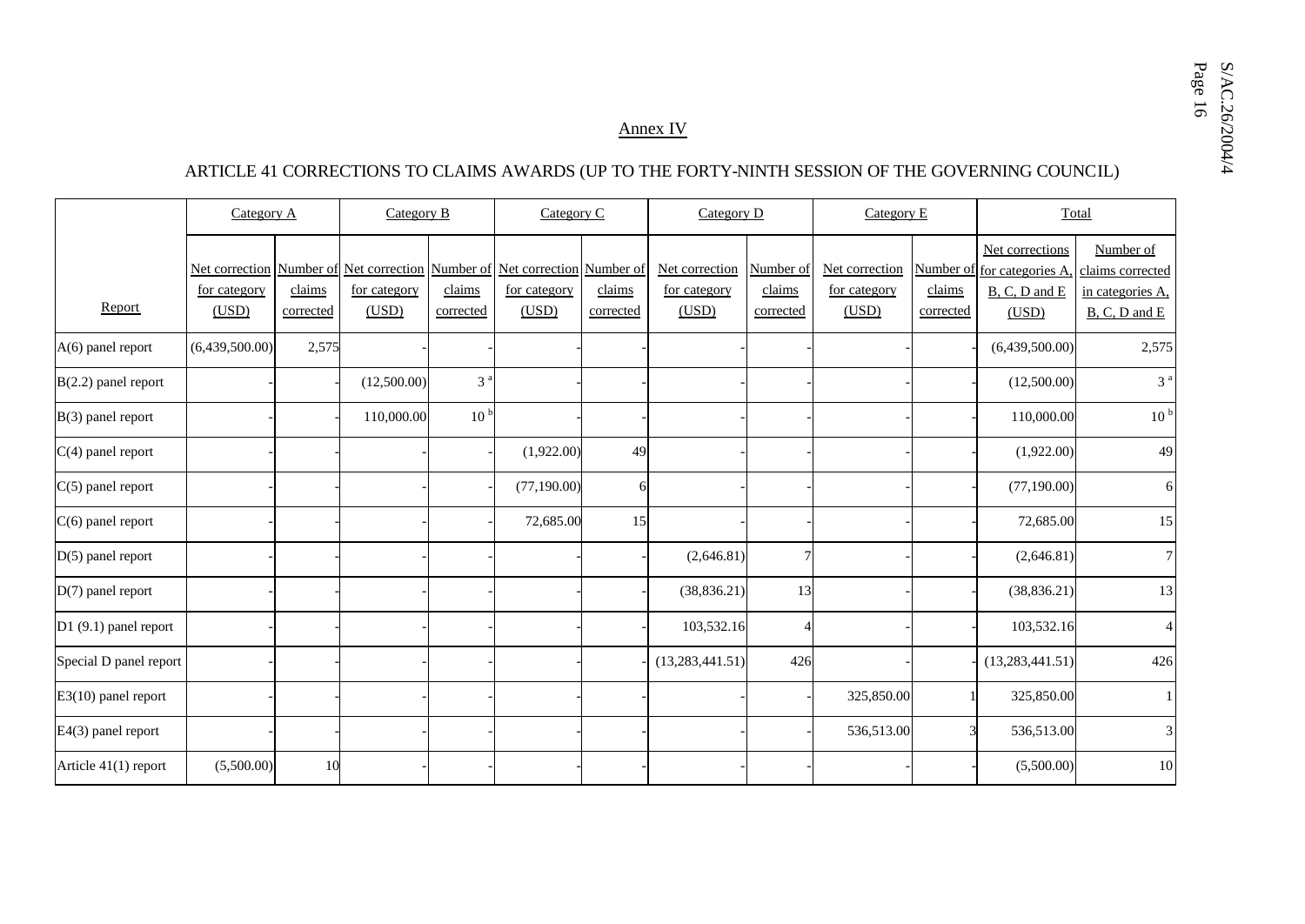|                       | Category A          |           | Category B                                                                 |           | Category C    |           | Category D     |                | Category E     |           | Total                      |                   |
|-----------------------|---------------------|-----------|----------------------------------------------------------------------------|-----------|---------------|-----------|----------------|----------------|----------------|-----------|----------------------------|-------------------|
|                       |                     |           |                                                                            |           |               |           |                |                |                |           | Net corrections            | Number of         |
|                       |                     |           | Net correction Number of Net correction Number of Net correction Number of |           |               |           | Net correction | Number of      | Net correction |           | Number of for categories A | claims corrected  |
|                       | <u>for category</u> | claims    | for category                                                               | claims    | for category  | claims    | for category   | claims         | for category   | claims    | $B, C, D$ and $E$          | in categories A,  |
| Report                | (USD)               | corrected | (USD)                                                                      | corrected | (USD)         | corrected | (USD)          | corrected      | (USD)          | corrected | (USD)                      | $B, C, D$ and $E$ |
| Article 41(2) report  | (49,000.00)         | 16        |                                                                            |           |               |           |                |                |                |           | (49,000.00)                | 16                |
| Article 41(3) report  | 1,500.00            |           |                                                                            |           |               |           |                |                |                |           | 1,500.00                   | $\overline{4}$    |
| Article 41(4) report  | (83,000.00)         | 19        |                                                                            |           |               |           |                |                |                |           | (83,000.00)                | 19                |
| Article 41(5) report  | (18,500.00)         |           |                                                                            |           |               |           |                |                |                |           | (18,500.00)                | 5                 |
| Article 41(6) report  | 15,867,500.00       | 10,757    |                                                                            |           |               |           |                |                |                |           | 15,867,500.00              | 10,757            |
| Article 41(7) report  | (6,975,500.00)      | 3,385     |                                                                            |           |               |           |                |                |                |           | (6,975,500.00)             | 3,385             |
| Article 41(8) report  | (7,806,000.00)      | 4,385     |                                                                            |           | 70,613,604.05 | 23,282    |                |                |                |           | 62,807,604.05              | 27,667            |
| Article 41(9) report  | (4,136,500.00)      | 1,062     |                                                                            |           | 5,278,142.15  | 1,730     |                |                |                |           | 1,141,642.15               | 2,792             |
| Article 41(10) report | (1,446,000.00)      | 364       |                                                                            |           | 3,168,018.90  | 467       |                |                |                |           | 1,722,018.90               | 831               |
| Article 41(11) report | (1,358,500.00)      | 370       |                                                                            |           |               |           |                |                |                |           | (1,358,500.00)             | 370               |
| Article 41(12) report | (112,000.00)        | 26        |                                                                            |           | 613,498.37    | 40        |                |                |                |           | 501,498.37                 | 66                |
| Article 41(13) report | (55,500.00)         | 40        |                                                                            |           | (102, 863.22) | 27        |                |                |                |           | (158, 363.22)              | 67                |
| Article 41(14) report | (8,000.00)          | 31        |                                                                            |           | 5,580,355.48  | 625       | 103,532.16     | $\overline{4}$ |                |           | 5,675,887.64               | 660               |
| Article 41(15) report | (10,500.00)         | 19        |                                                                            |           |               |           | (57.66)        | 6              | (7,264.37)     |           | (17,822.03)                | 26                |
| Article 41(16) report | 142,000.00          | 73        |                                                                            |           | 453,162.71    | 54        |                |                |                |           | 595,162.71                 | 127               |
| Article 41(17) report | 707,500.00          | 446       |                                                                            |           | 77,461.07     | 6         |                |                |                |           | 784,961.07                 | 452               |

S/AC.26/2004/4 Page S/AC.26/2004/4 17